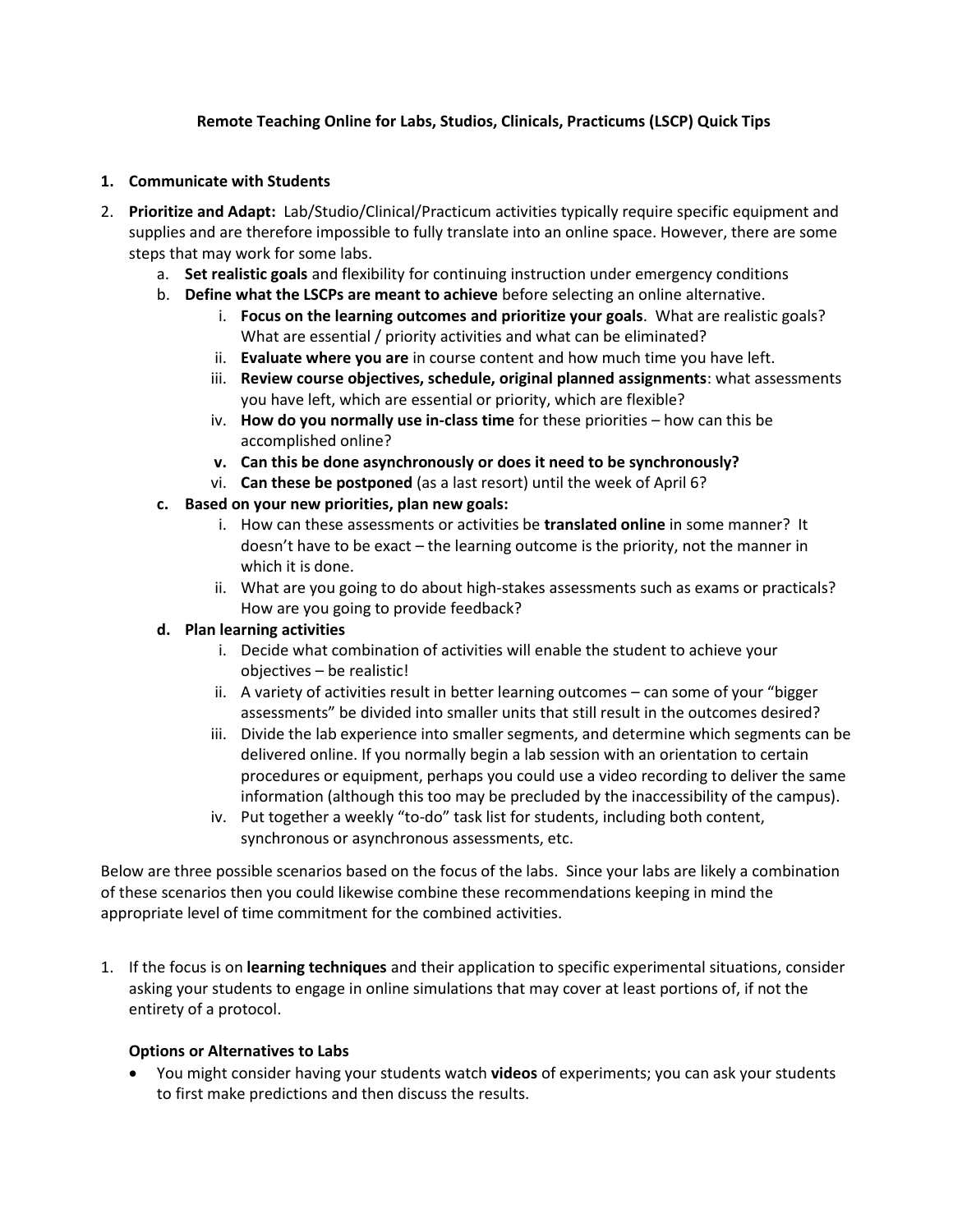- **Virtual labs, virtual reality or alternatives**
	- o **Use your UofSC Libraries Subject Librarian** to find these. In some circumstances, a virtual lab experience might be suboptimal but adequate.
	- o **Consult your professional organizations for resources already being collated**
	- o **Some examples:** 
		- **List of Online Labs and Simulations:** <https://in.nau.edu/its/covid19-preparation/>
		- **Jove.com – Journal of Visualized Experiments -** <https://www.jove.com/> offers over 9,500 videos demonstrating experiments, mapped to key concepts and student protocols
		- **Virtual Labs** -<http://www.vlab.co.in/>
		- **ChemCollective -** <http://www.chemcollective.org/>
		- **Lab Xchange** free platform providing library of digital content, ability to remix content, use interactive simulations, view videos and other content regarding sciences, to view and interact with laboratory experiments online. from Harvard University, free, searchable by subject area, content type, background knowledge – Biology, Chemistry, Science/Society, Global Health/Health Science, Physics . <https://www.labxchange.org/library>
		- **PhET** Interactive Simulations from UC Boulder, free, for numerous disciplines: [https://phet.colorado.edu/.](https://phet.colorado.edu/) Resources and activities available with registration (free). Accessible sims also available.
		- **Earth Sciences** [https://docs.google.com/spreadsheets/d/12g\\_3nISsr2wwnVl5z-](https://docs.google.com/spreadsheets/d/12g_3nISsr2wwnVl5z-USdL5xp7fAsvKVLmqM5GFaLxk/edit#gid=215954577)[USdL5xp7fAsvKVLmqM5GFaLxk/edit#gid=215954577](https://docs.google.com/spreadsheets/d/12g_3nISsr2wwnVl5z-USdL5xp7fAsvKVLmqM5GFaLxk/edit#gid=215954577)
		- **EXP** Biointeractive.org resources for online learning in the biological and health sciences
		- **MERLOT:** Curated website that provides access to resource websites for all sorts of virtual labs (biology, medical, health sciences, computer, etc.) with a searchable subject or assessment type database.

[https://www.merlot.org/merlot/materials.htm?keywords=virtual+labs&sort.proper](https://www.merlot.org/merlot/materials.htm?keywords=virtual+labs&sort.property=relevance) [ty=relevance](https://www.merlot.org/merlot/materials.htm?keywords=virtual+labs&sort.property=relevance)

- 2. If the focus is on **interpreting experimental data:**
	- Combine what resources are available to support virtual lab exercises with assignments that combine data interpretation with the experience of experimental design, hypothesis building, and self-reflexive critiques of the methods and outcomes that students develop."
	- Locate datasets from the published literature that are aligned with the experiments students would have encountered in lab and develop problem sets that focus on the interpretation of the data. Resources available for this:
	- Combine the experimental protocols with interspersed questions that explore the reasons behind specific steps so that students gain deeper intuition into why certain procedures are performed. In place of actually performing the experiment, students can gain a critique-based understanding of the method followed by data interpretation.
- 3. If the focus is on **project-based lab research**, your students have already been working on their projects since the start of the term. There is usually a "capstone assignment" in the form of a final paper, grant application, presentation, and/or poster
	- Have your students switch to the capstone assignment now with an emphasis on interpreting the data they have already gathered or if they have not generated their own data yet
	- Focus on having them predict their experimental outcomes and design the next experimental steps in detail.